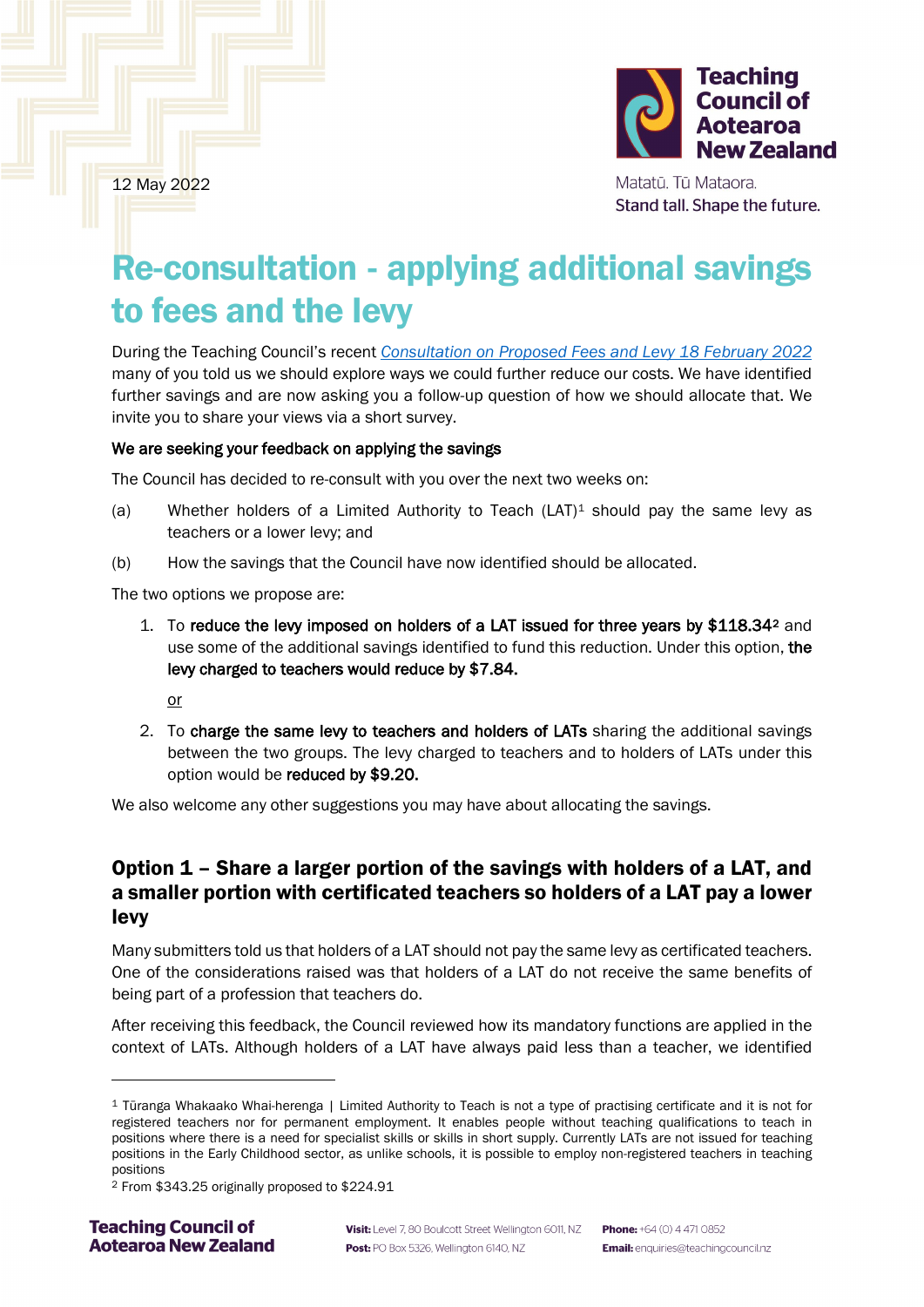several areas where they potentially do not benefit to the same degree that certificated teachers do. For example, while holders of a LAT are expected to comply with the requirements of the Code | Ngā Tikanga Matatika and may be subject to disciplinary processes, their practice is not assessed against the requirements of the Standards | Ngā Paerewa or subject to competence processes.

The consideration raised by submitters therefore seems reasonable and provides the rationale for this option: *that the levy for holders of LAT should be less than for teachers. To reduce the financial impact of this change on teachers, some of the savings we have identified could go towards reducing the levy on holders of a LAT*.

This option is different from Proposal 2 in the *[Consultation on Proposed Fees and Levy 18 February](https://teachingcouncil.nz/assets/Files/Fees/TC-Consultation-DocumentProposed-fees-and-levy.pdf)  [2022](https://teachingcouncil.nz/assets/Files/Fees/TC-Consultation-DocumentProposed-fees-and-levy.pdf)* which was to "Charge the same levy for teachers and for holders of LATs".

The effect of this option would be to reduce the total cost (fee + levy) of issuing a LAT valid for three years from \$472.21 to \$353.87[3,](#page-1-0) and to reduce the cost to certificated teachers of a new or renewed practising certificate from \$472.21 to \$464.37.

# Option 2 – Share the savings equally across holders of a LAT and certificated teachers so they pay the same levy

Option 2 proposes no changes to Proposal 2 in the *[Consultation on Proposed Fees and Levy 18](https://teachingcouncil.nz/assets/Files/Fees/TC-Consultation-DocumentProposed-fees-and-levy.pdf)  [February 2022](https://teachingcouncil.nz/assets/Files/Fees/TC-Consultation-DocumentProposed-fees-and-levy.pdf)* to charge the same levy for teachers and for holders of LAT, with the savings identified being shared across the profession. The rationale for this option is: *there is an argument that both holders of a LAT and teachers equally benefit from being part of a professional organisation and should share the costs of that evenly.*

The effect of this option would be to reduce the combined cost of issuing a LAT valid for three years from \$472.21 to \$463.01[4](#page-1-1), and to reduce the cost to certificated teachers of a new or renewed practising certificate from \$472.21 to \$463.01.

Full financial implications can be seen in Table 1 below.

### More about the additional cost savings

The first consultation document included savings of approximately \$1.25 million which were included in the proposed fees and levies. After hearing feedback from the teaching profession and stakeholders, we did further analysis of our work programme and have identified some areas in relation to the levy<sup>5</sup> where additional savings can be made, by anticipating and planning to reduce costs in these areas<sup>6</sup>.

The additional anticipated cost savings identified are as follows:

- Forecasted staff vacancies (where there is a time lag between conclusion of employment and a new appointment)
- Reduced projects budget
- Reduced travel costs in several areas

<span id="page-1-0"></span><sup>3</sup> With proportional reductions for LATs issued for 2 years or 1 year.

<span id="page-1-1"></span><sup>4</sup> With proportional reductions for LATs issued for 2 years or 1 year.

<span id="page-1-2"></span><sup>5</sup> A 'fee' is usually a charge for a service to an individual – for example the payment teachers make to have their practising certificate issued or renewed. A 'levy' is a charge for services that are provided across the profession rather than to individual teachers - for example our work in developing the Code and Standards.

<span id="page-1-3"></span> $6$  As with the initial consultation paper, the fees and levies in this document are based on the actual and reasonable costs of delivering the Council's mandatory functions.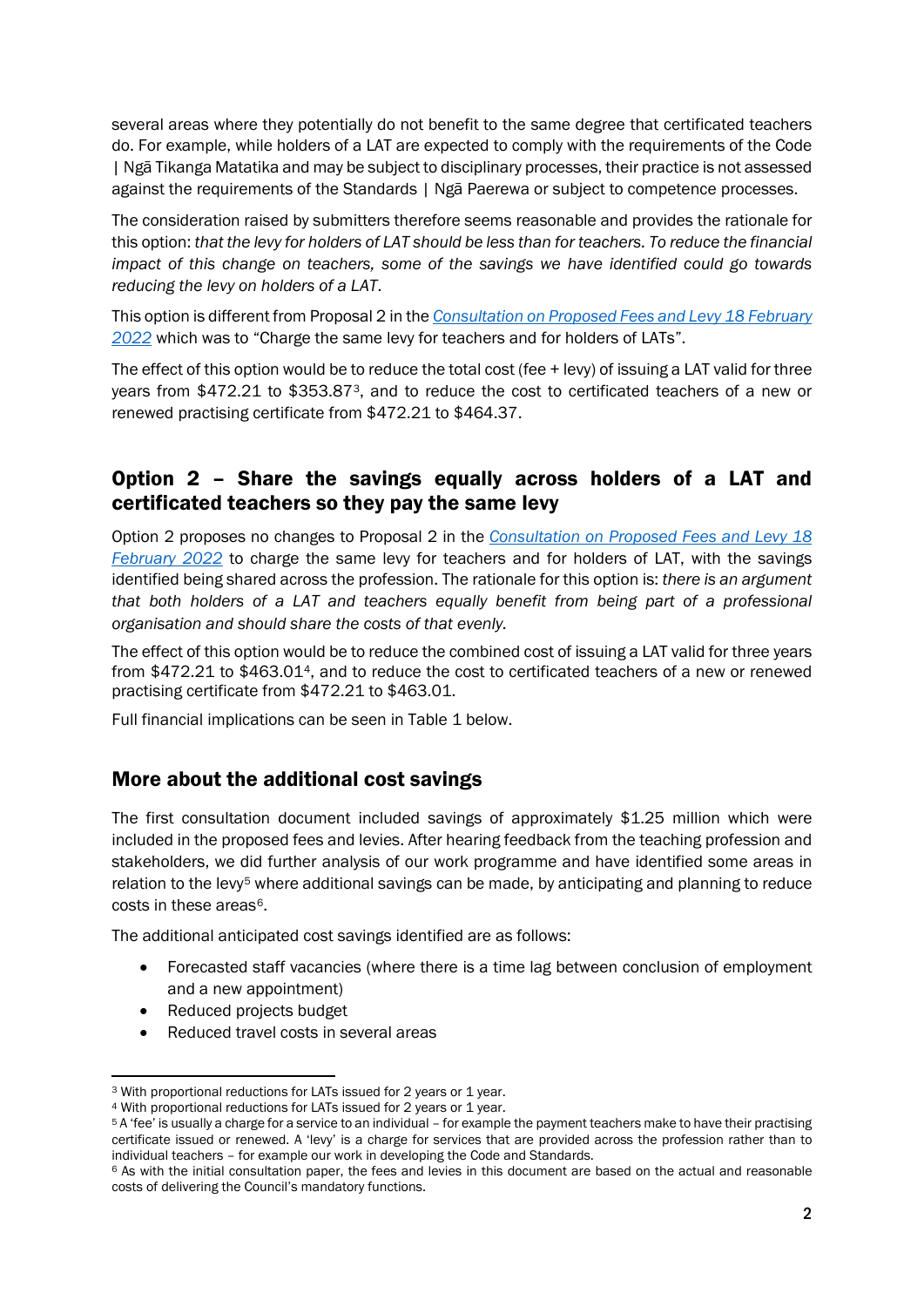• Additional recoveries for costs of ITE programme approvals from ITE providers

These savings will enable us to reduce the amount of the levy previously consulted on in February 2022.

Overall, we have estimated additional savings of about \$1.5 million over the three-year period that will not compromise service delivery.

### Changes to earlier proposed savings

Anticipated savings already built into the costings in the first consultation document have been reduced by \$100,000 following changes to proposed legislation that have impacted on our original cost assumptions for disciplinary processes.

# Other information

During our further analysis we also identified that the cost for moving from a Tōmua | Provisional or Pūmau | Full (Category Two) to a Tūturu | Full (Category One) practising certificate is less than was estimated in the consultation document. An in-principle decision has been made to amend the additional fee to reflect this new estimate of actual and reasonable costs.

This in-principle decision has been included here to ensure you have a full picture of how additional savings and changes in our cost assumptions impact on the proposed fees and levy. Final decisions will not be made until the feedback from this re-consultation has been received and considered. An announcement on all final decisions will be made in mid-June.

Table 1*: Impact of proposed changes on fees/levy – certificated teachers and holders of a LAT (all numbers include GST.*

| For                                                                                                                                                                             | As proposed in consultation<br>document |                 |                  | New proposal for consultation:<br>Option 1 - LAT holders pay a<br>lower levy than teachers |                                           |                                            | New proposal for consultation:<br>Option 2 - LAT holders pay the<br>same levy as teachers |                                           |                                            |
|---------------------------------------------------------------------------------------------------------------------------------------------------------------------------------|-----------------------------------------|-----------------|------------------|--------------------------------------------------------------------------------------------|-------------------------------------------|--------------------------------------------|-------------------------------------------------------------------------------------------|-------------------------------------------|--------------------------------------------|
|                                                                                                                                                                                 | Fee<br>payable                          | Levy<br>payable | Total<br>payable | <b>New</b><br>proposed<br>fees<br>payable                                                  | <b>New</b><br>proposed<br>levy<br>payable | <b>New</b><br>proposed<br>total<br>payable | <b>New</b><br>proposed<br>fees<br>payable                                                 | <b>New</b><br>proposed<br>levy<br>payable | <b>New</b><br>proposed<br>total<br>payable |
| LAT valid for 3<br>Years*                                                                                                                                                       | \$128.96                                | \$343.25        | \$472.21         | \$128.96                                                                                   | \$224.91                                  | \$353.87                                   | \$128.96                                                                                  | \$334.05                                  | \$463.01                                   |
| Renewal of a<br>practising<br>certificate valid for<br>3 years                                                                                                                  | \$128.96                                | \$343.25        | \$472.21         | \$128.96                                                                                   | \$335.41                                  | \$464.37                                   | \$128.96                                                                                  | \$334.05                                  | \$463.01                                   |
| <b>Registration and</b><br>Provisional<br>practising<br>certificate for<br>graduates from an<br>approved New<br><b>Zealand Initial</b><br><b>Teacher Education</b><br>programme | \$128.96                                | \$343.25        | \$472.21         | \$128.96                                                                                   | \$335.41                                  | \$464.37                                   | \$128.96                                                                                  | \$334.05                                  | \$463.01                                   |